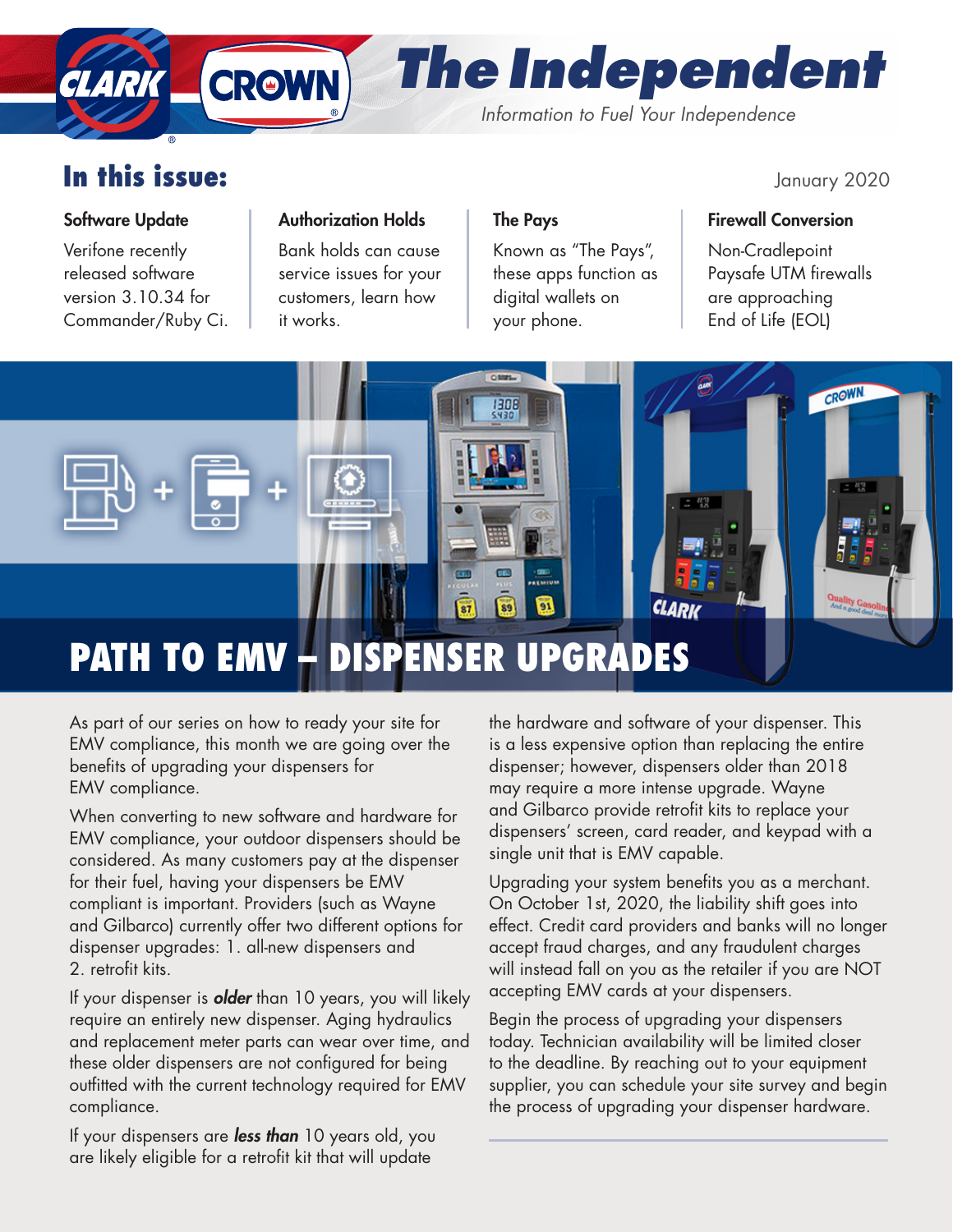





Verifone recently released software version 3.10.34 for Commander/Ruby Ci.



#### **ALERT: BANK HOLDS**

When paying at the pump, please be aware that your bank may place an authorization hold on your account ranging from \$1 to \$150. Holds can be released within 24 hours once the transaction completes. However, it may last up to 7 days for credit/debit customers and up to 30 days for pre-loaded customers. To avoid a potential hold, you may pay inside. For any bank's hold policy, please call the .<br>number on the back of your card.

### VERIFONE SOFTWARE UPDATE: 3.10.34

### Verifone recently released software version 3.10.34 for Commander/Ruby Ci. This software update includes:

- Outdoor EMV Gilbarco FlexPay IV and Wayne iX Pay
- Enhanced magnetic stripe to EMV Fallback and contactless EMV
- Cashiers are also required to electronically validate a customer's age and ID
- EMV transactions are optimized for better performance with Wayne dispensers, and Wayne media will only be downloaded when dispensers are Idle
- EMV Fleet being supported for Visa and Mastercard
- Quick Chip EMV is enabled by default
- Alleviates several processing/settlement issues related to Store and Forward

*If your store has a Verifone Commander/Ruby Ci, please update your point-of-sale software immediately.*

### AUTHORIZATION HOLDS

Bank holds can cause service issues for your customers, so understanding how it works is important. Every time a credit or debit card is swiped at the dispenser, funds are held on the customer's card to ensure they have available credit/money to cover the cost of the purchase. The gas station (register) places the hold on credit/debit purchases, but the card-issuing bank determines the length of the hold. This amount is held until the transaction settles.

For example, a gas station may place a \$50 hold when authorizing the card even if the consumer only intends to purchase \$20 worth of gas. The \$50 hold will remain until the transaction clears, which can take between 48 and 72 hours, depending on the bank.

Prepaid cards may have additional holds placed by the issuing bank and not by the gas station, and these may include longer hold times. It is recommended for prepaid cards to be used inside, not at the dispensers. When paying inside, customers can state the exact amount they want to pay at the register, which avoids these longer holds.

Clark Crown has decals available to inform customers at the dispenser of these bank holds. Using these decals allows your customers to make informed decisions about their payments. These decals are available at no charge at shopclarkcrown.com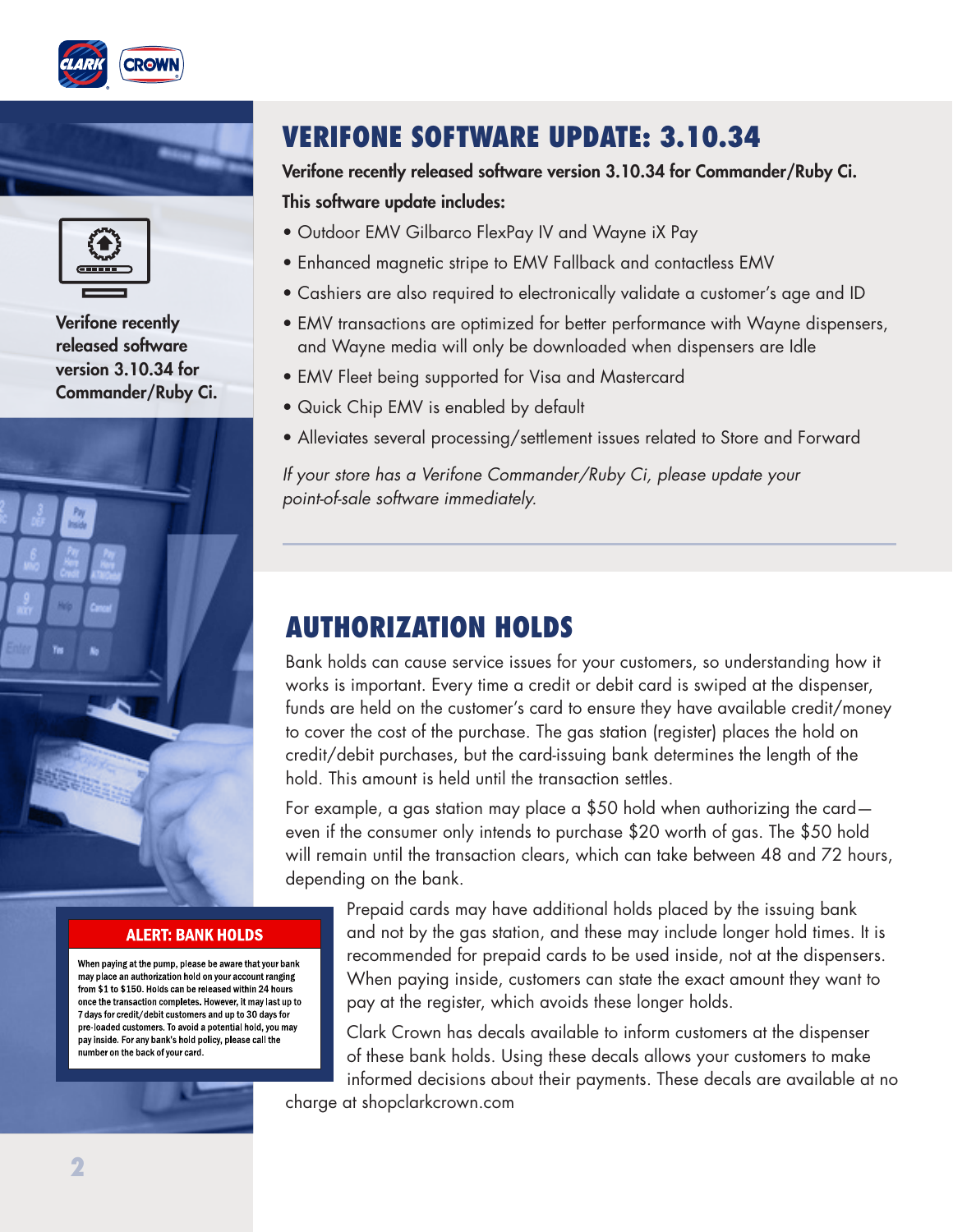

### THE PAYS

In recent years, major mobile phone manufacturers have released new phone apps that allow consumers to input their credit and debit card information, allowing them to pay without the need for the actual card. Known as "The Pays" (Apple Pay, Google Pay, Samsung Pay), these apps function as digital wallets on your phone. Once your card information is saved to the app, you can use it anywhere there is a payment terminal with a contactless reader. Simply touch your phone to the reader when the terminal prompts you.

*90% of customers who use their phone for payment use one of these three apps.*

Any phone manufactured in the last four or five years can support these apps, and 90% of customers who use their phone for payment use one of these three apps. Current indoor EMV PIN Pads (e.g., Verifone MX915) can accept The Pays, and all dispenser manufacturers have options available to allow your location to accept them outside.

Consumers today are used to the multiple forms of payments that merchants accept and the time it takes to pay with each method. Contactless payments, whether a mobile phone or contactless card, only require a quick tap on the payment terminal, making them much

faster than using a physical card with a card reader. By installing contactless readers, merchants can accept more types of payment, allowing customers to pay regardless of the method they want to use.





Payment terminals display this symbol have a contactless reader



On December 20, 2019, legislation raised the federal minimum age of sale of tobacco products from 18 to 21 years. It is now illegal for a retailer to sell any tobacco product – including cigarettes, cigars and e-cigarettes – to anyone under 21. Given that the FDA has said that it is illegal for a retailer to sell any tobacco product to someone under 21, we urge all retailers to take the steps necessary to come into compliance.

### *Clark Client Services*

#### **Phone**

877-462-5275

#### *Text*

331-444-7959

### *Email*

ClientServices@ClarkBrands.com